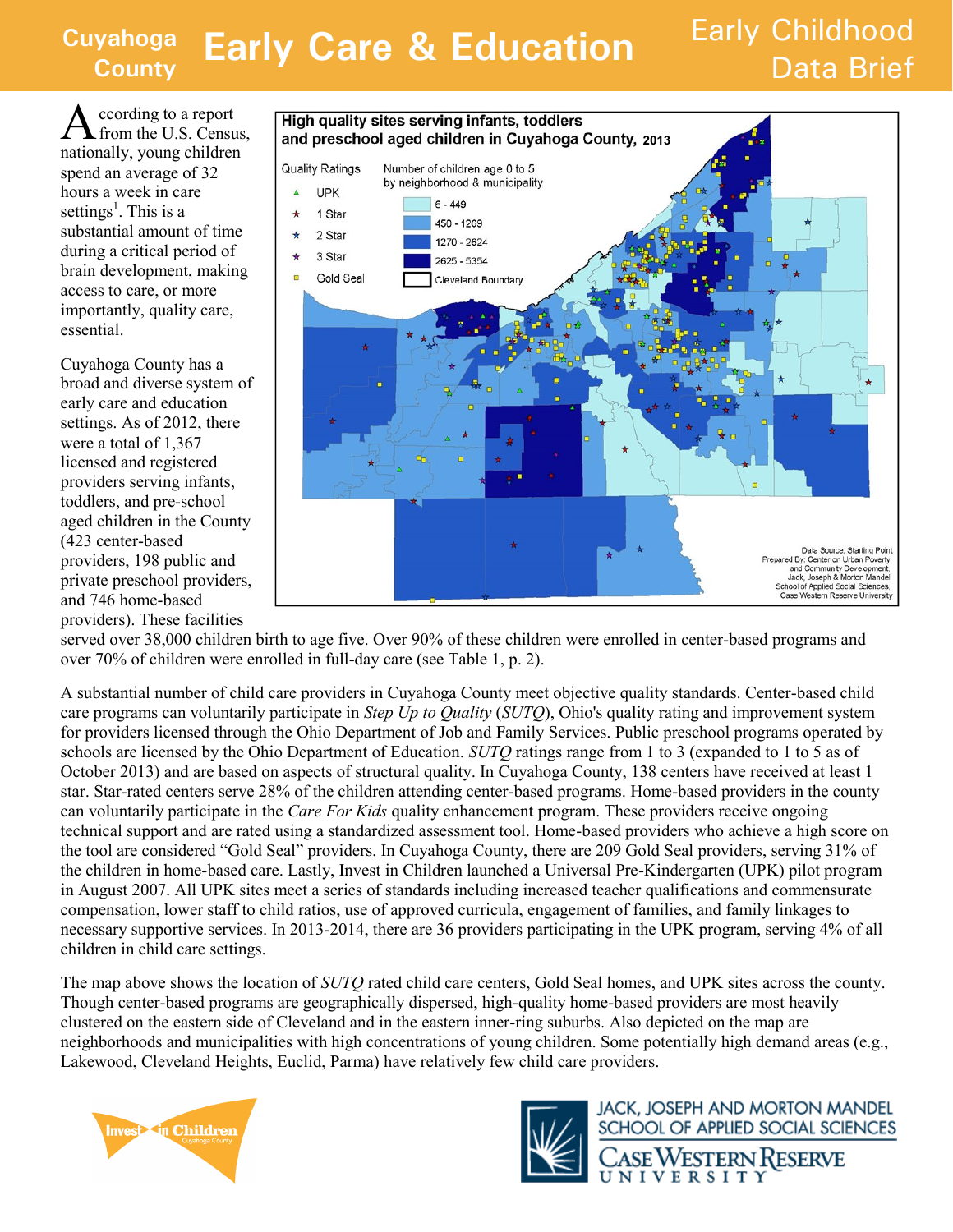



JACK, JOSEPH AND MORTON MANDEL SCHOOL OF APPLIED SOCIAL SCIENCES se Western Reserve

## **Early Care and Education**

**Table 1. Number of Children Enrolled in Regulated Child Care by Age Group and Setting; Cuyahoga County, 2012.** (Data source: Starting Point)

|                                     | <b>Infant</b> | <b>Toddler</b> | 3-5 yrs old, not |                |
|-------------------------------------|---------------|----------------|------------------|----------------|
|                                     | 0-17 mos.     | 18-35 mos.     | in kindergarten  | <b>Total</b>   |
| <b>Total</b>                        | 4,053         | 7,521          | 26,445           | 38,019         |
| <b>All Centers</b>                  | 3,410         | 6,623          | 25,351           | 35,384         |
| Private Daycare                     | 3,364         | 6,228          | 12,111           | 21,703         |
| <b>Private Preschool</b>            | 0             | 329            | 7,255            | 7,584          |
| <b>Head Start</b>                   | 46            | 66             | 3,052            | 3,164          |
| Public Preschool                    | 0             | 0              | 2,933            | 2,933          |
| <b>Centers with SUTQ Ratings</b>    | 801           | 1,912          | 7,303            | 10,016         |
| 1 Star                              | 413           | 1,001          | 3,061            | 4,475          |
| 2 Stars                             | 305           | 655            | 2,111            | 3,071          |
| 3 Stars                             | 83            | 256            | 2,131            | 2,470          |
| <b>UPK</b>                          | $\Omega$      | 0              | 1,435            | 1,435          |
| <b>Home-based Providers</b>         | 643           | 898            | 1,094            | 2,635          |
| Type B*                             | 560           | 768            | 935              | 2,263          |
| Type A**                            | 83            | 130            | 159              | 372            |
| <b>Gold Seal Homes</b>              | 202           | 272            | 353              | 827            |
| Shift                               |               |                |                  |                |
| Full Day                            | 4,053         | 7,192          | 15,810           | 27,055         |
| Part Day AM                         | 0             | 242            | 6,561            | 6,803          |
| Part Day PM<br>$\sim$ $\sim$ $\sim$ | 0             | 87             | 4,074            | 4,161<br>1.111 |

\*Type B homes are County certified, meaning the home is inspected for health and safety and caregivers have undergone child care training and criminal background checks. In this type of home, there can be one adult caring for no more than six children.

\*\*Under Ohio law, Type A homes can have one or two caregivers and may serve up to 12 children, including caregivers' children under age six.

There is a broadening effort to promote quality in early care and educational settings. In 2014, a targeted initiative to increase the availability of high quality care in the City of Cleveland, "Pre4Cle," was announced. Collectively, these efforts, along with helping families identify and choose high quality care will greatly enhance

#### **Table 2. Preschool Need and Supply in Cleveland and the County, 2013.**  (Data source: Starting Point)

|                              | <b>City of Cleveland</b> | <b>Cuyahoga County</b> |
|------------------------------|--------------------------|------------------------|
| 3– to 5-year olds            | 12,590                   | 34,963                 |
| Likely demand (70%)          | 8.813                    | 24,474                 |
| High quality slots available | 2.790                    | 5,280                  |
| High quality slots in use    | 2.251                    | 4,338                  |

children's access to experiences that promote their early development. This is important because of the approximately 35,000 3– to 5-year old children living in Cuyahoga County in 2013, there were 5,280 high quality preschool slots available. Yet, only 82% of these high quality slots were actually in use (see Table 2 able).